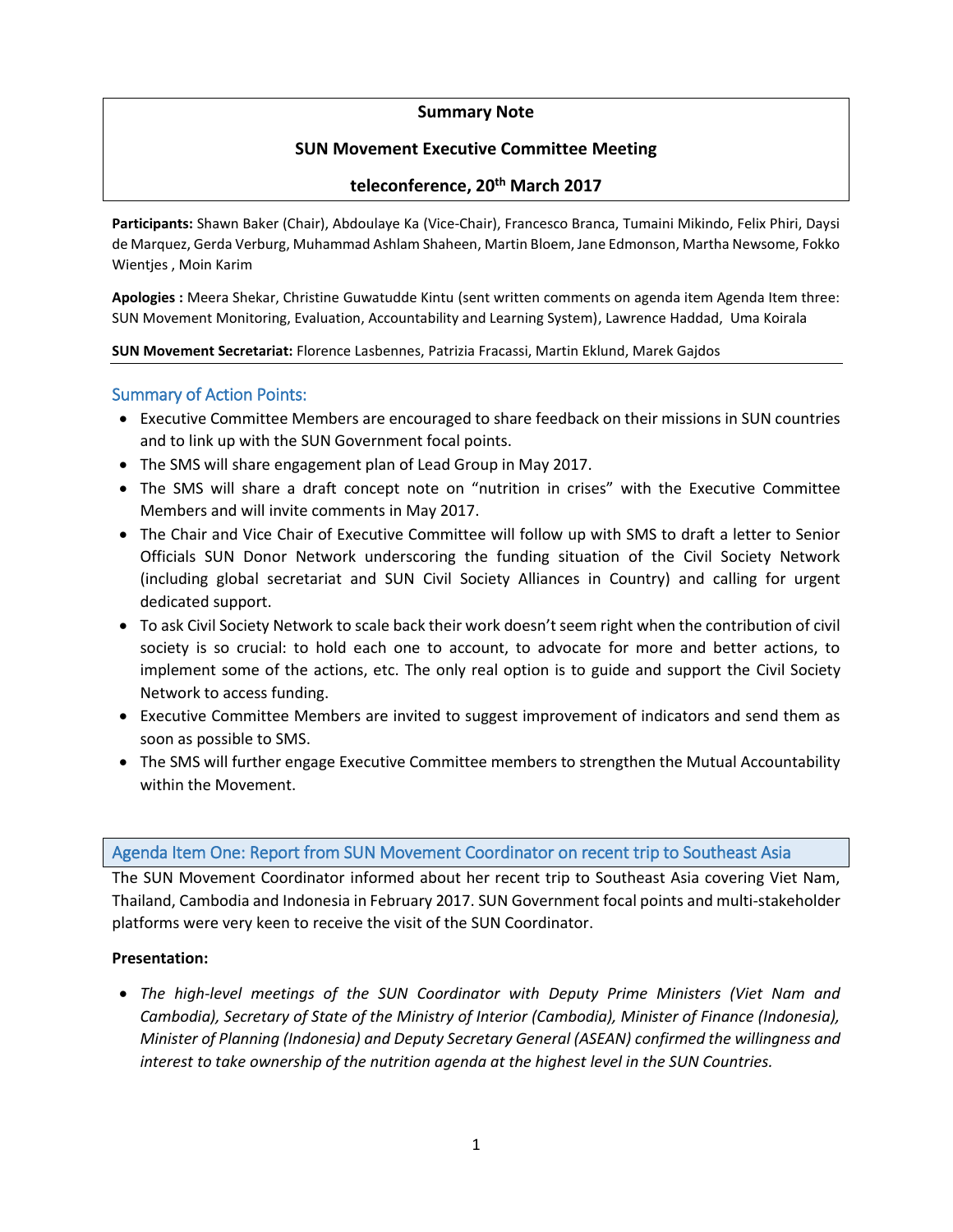- *It is important to help colleagues in-country to navigate through the global nutrition landscape, how the different elements are connected, and how support can be made available to countries (e.g. the different technical agencies working on nutrition, UN Network for SUN, UNSCN, Committee on World Food Security, UN Decade of Action on Nutrition, Global Nutrition Report, SUN Movement, etc.).*
- *It is important to encourage dialogue among stakeholders at the country level. The different stakeholders often come together when convened by the government officials, but bilateral exchange among stakeholders still needs to be strengthened. For example: exchange between civil society and UN agencies, businesses and UN agencies, etc. There is a need to build the capacity of governments to frame the ask for engaging with private sector entities, rather than waiting for businesses to express interest.*
- *SUN Coordinator's objective is to visit 50% of the SUN Movement countries this year.*

### **Discussion:**

• Executive Committee members appreciated the engagement of the Coordinator with regional entities like ASEAN and reminded that the institutional position of focal points is critical for leading a multisectoral and multi-stakeholder approach to nutrition.

### **Action points:**

• Executive Committee Members are encouraged to share feedback on their missions in SUN countries and to link up with the SUN Government focal points.

# Agenda Item two: Updates from SUN Movement Coordinator

### • **(i) Lead Group Engagement**

The SUN Movement Coordinator together with the SMS started a strategic mapping of influence and thematic interest of the Lead Group Members, followed by discussion with each member individually. A specific request for personal engagement is made to each of them. There are several exciting opportunities already underway or planned for the coming weeks and months:

### **Presentation:**

- *Martin Chungong is working with SUN Movement to engage members of parliament of SUN Countries, encouraging them to hold national nutrition consultations. Six Countries have already responded positively and are asking for support to do this. The importance of adolescent nutrition will be highlighted during a side event at the next general assembly of the IPU in Dhaka in April 2017.*
- *Shenngen Fan has invited the SUN Coordinator to speak in the upcoming launch of the IFPRI's 2017 Global Food Policy Report in Geneva at the end of March 2017.*
- *The SMS is working with the teams of Akin Adesina, Ertharin Cousin and the SUN Business Network to organize a discussion on supports needed to scale up the contribution of local businesses (small, medium, large) to nutrition and sustainable food systems. This is the follow up to discussions engaged in Davos that would be followed up in the margins of the World Economic Forum Africa which will take place in May 2017 in Durban, South Africa.*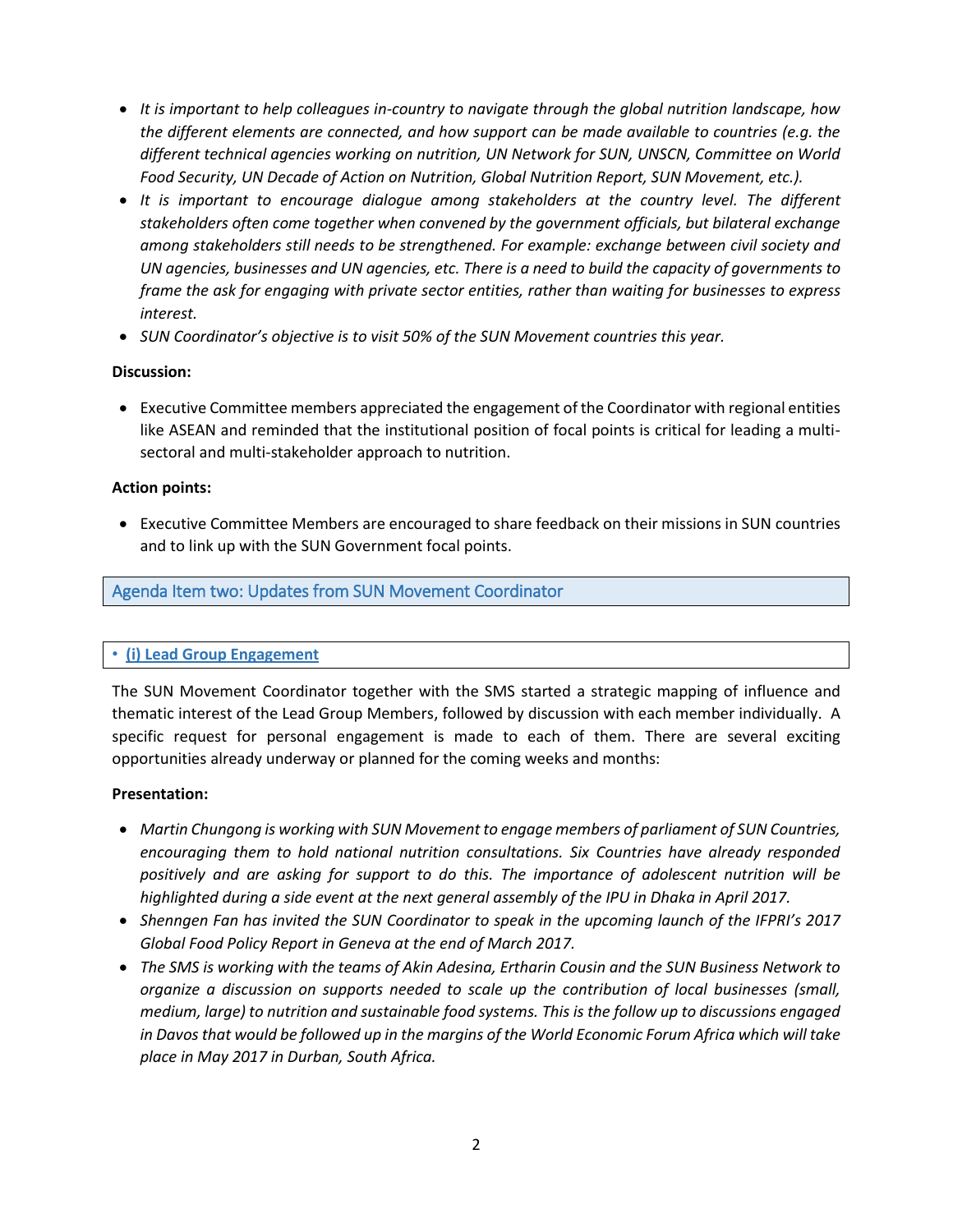- *Monica Musonda has welcomed the request to use her large social media network to share important messages and actions and to be a vocal champion of the small and medium businesses contributions to improved nutrition.*
- *The Lead Group engagement strategy that captures agreed and potential areas of work is being finalized and will be shared for review shortly.*

### **Discussion:**

- The SUN Movement Lead Group should be linked to the African Leaders for Nutrition
- Executive Committee Members welcomed the close interaction of the SUN Coordinator with Lead Group Members. They stressed the importance to increase media visibility of the SUN Movement.

#### **Action point:**

• SMS to share the engagement plan of Lead Group in May 2017.

### • **(ii) Plans for Global Gathering 2017**

#### **Presentation:**

- *The final plans concerning Global Gathering still have to be confirmed. Most likely the 2017 SUN Movement Global Gathering will take place in Abidjan from 7-9 November 2017. The Executive Committee members were asked to mark their calendar for this important moment. SMS will share more details pertaining to the process of nominating SUN Global Gathering participants in due course.*
- *Given the time and budget necessary for a Global Gathering, SMS does not foresee the organization of another Global Gathering in 2018 but rather supporting series of workshops and events, led by SUN Networks, organized by region, economic status or theme that will provide opportunities for actors across the Movement to share and learn from each other.*
- Some Executive Committee members shared their concerns about organizing Global Gathering every 2 years. They would like to support SMS to mobilize resources to hold this event every year.
- The next Global Gathering in Abidjan is offering the opportunity to further partner with African Development Bank.

### • **(iii) SUN Movement in fragile contexts**

#### **Presentation:**

• *With the support from a seniorsecondee from WFP, the SUN Movement Secretariat has been exploring the ways in which the SUN Movement approach can be most effectively operationalized in SUN Countries that are experiencing humanitarian crisis and fragility.* 

#### **Discussion:**

• The Executive Committee Members stressed that this topic is very relevant especially in the context of the famines in Somalia, Yemen, South Sudan and Nigeria.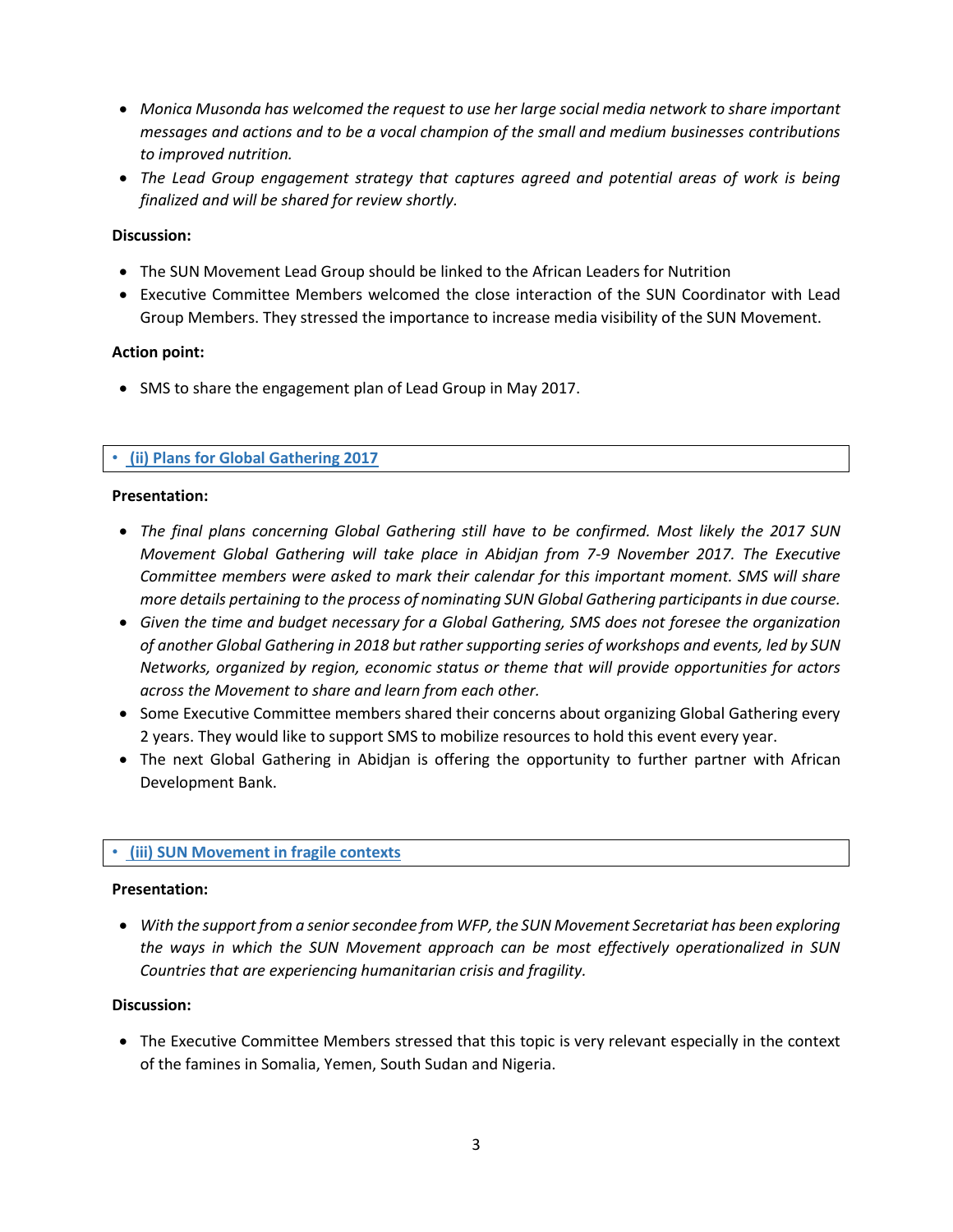### **Action points:**

• The SMS will share a draft concept note with Executive Committee Members and will invite comments in May 2017.

## • **(iv) Financial Situation of SUN Support System**

### **Presentation:**

- *The SUN Movement Coordinator has received a letter from the SUN Civil Society Network (CSN) highlighting their serious funding challenges. This threatens the capacity of civil society engagement in multi-stakeholder dialogue and actions in countries. It also challenges the capacity of the Global Secretariat of the CSN to support in country Civil Society Alliances and to connect them to each other to enable them to share and learn from each other.*
- *The SUN Civil Society Network is asking for guidance from the Executive Committee to raise funds or to scale back their work.*

### **Discussion:**

- The Executive Committee considers that the Civil Society Network should not scale back their work when the contribution of civil society is so crucial: to hold each one to account, to advocate for more and better actions, to implement some of the actions, etc. The only real option is to guide and support the Civil Society Network to access funding.
- Discussions are on-going to set up a new pooled fund aimed at supporting SUN Civil Society Alliances. Only about 3 million USD was raised till now. The operationalization of the fund will take at least another 6 months.
- •

### **Action points:**

• The Chair and Vice Chair of Executive Committee will follow up with SMS to draft a letter to Senior Officials of the SUN Donor Network underscoring the funding situation of the SUN Civil Society Network (including global secretariat and SUN Civil Society Alliances in Country) and calling for urgent dedicated support.

Agenda Item three: SUN Movement Monitoring, Evaluation, Accountability and Learning System

### **Presentation:**

*The Senior Nutrition Analyst and Policy Advisor from SMS presented the SUN Movement Monitoring, Evaluation, Accountability and Learning System (MEAL). Every participant of this call received the presentation in PowerPoint in advance together with supporting documents.* 

### **Action points:**

• Executive Committee Members were invited to suggest improvement of indicators and send them as soon as possible to SMS.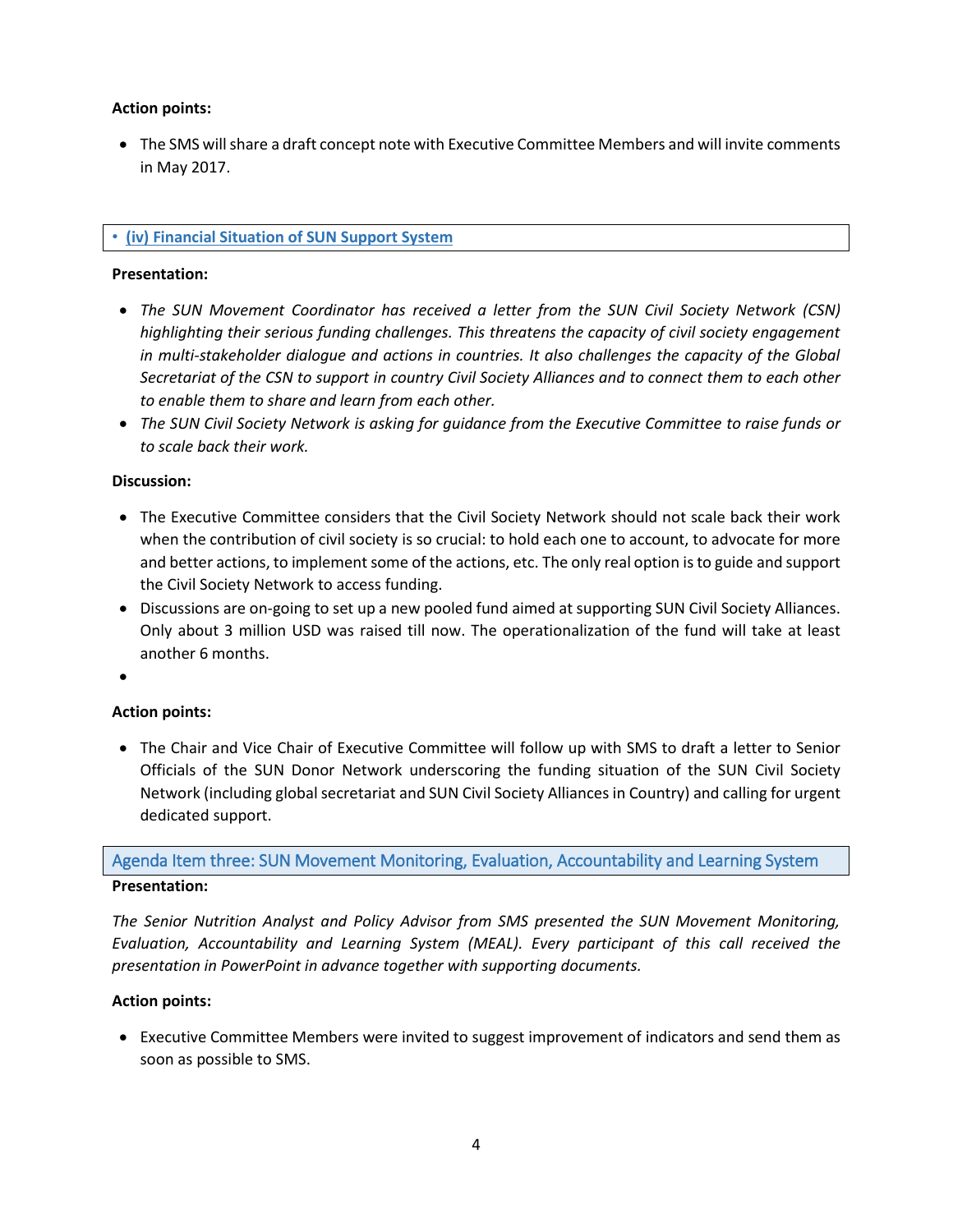• The SMS will further engage Executive Committee members to strengthen the Mutual Accountability within the Movement.

# Agenda Item Four: Engagement of the business community in the SUN Movement **Presentation:**

Following up after a letter sent by NCD Alliance, World Cancer Research Fund International and 1,000 Days to Coordinator, SUN Movement Coordinator convened a dialogue between NGOs and the global secretariat of the SUN Business Network with the following conclusions:

- *Recognition of importance for all stakeholders (businesses, civil society, donors, UN) in the SUN Movement to live up to their commitments and to review/renew/refresh commitments to align with current challenges (from undernutrition to all forms of malnutrition),*
- *Addressing the multiple forms of malnutrition by collaborating with partners is a joint challenge and responsibility for all stakeholders including governments, civil society organizations, and businesses,*
- *Need to unpack commitments and performance of businesses (regarding behaviours and practices) both at global and country level. Time for SUN Movement actors to move from commitments to discussion on performance and delivery. There is a need for mechanisms to assess performance in an inclusive and transparent way. The Access to Nutrition Index (ATNI) can be instrumental here,*
- *Some companies highlight some good practices in corporate social responsibility. It can be a start but it is not enough. The ambition is to make improved nutrition part of the core business and have discussions and decisions at the executive board level to develop the business case accordingly,*
- *A critical, transparent and inclusive dialogue among the Nutrition stakeholders is necessary to evolve, focused on 'how to build effective partnerships at all levels, to prevent and fight all forms of malnutrition'.*
- *We need to identify incentives and sanctions (social license, legislations and regulations) to maintain the principles of the Movement front and center.*
- *The SBN global team has already agreed with its Advisory Group on reviewing the membership of the multinationals in its global platform. From 2017, membership will be based on commitments that directly support National SUN Business Networks, National SBN companies, or SUN Country request for support. The SBN global team is also developing options on how to address product formulation, responsible marketing to children and nutrition labelling through its global platform and country networks. The SBN is consulting ATNI and the Consumer Goods Forum (CGF) on these options. Business to business engagement and encouragement within the Network can also be strengthened. Ongoing Dialogue with other SUN Movement stakeholders is recommended. Further thoughts are necessary to identify options on how to engage a critical dialogue with relevant companies outside the SBN.*
- *SBN can explore what is to be learnt from Private sector mechanism of the Committee on World Food Security (CFS)*
- *Ways to reach out to pensions funds and other investors, as influential shareholders in companies should be explored.*
- *In the context of the United Nations Decade of Action on Nutrition, all stakeholders should explore how trade policies can better serve nutrition.*